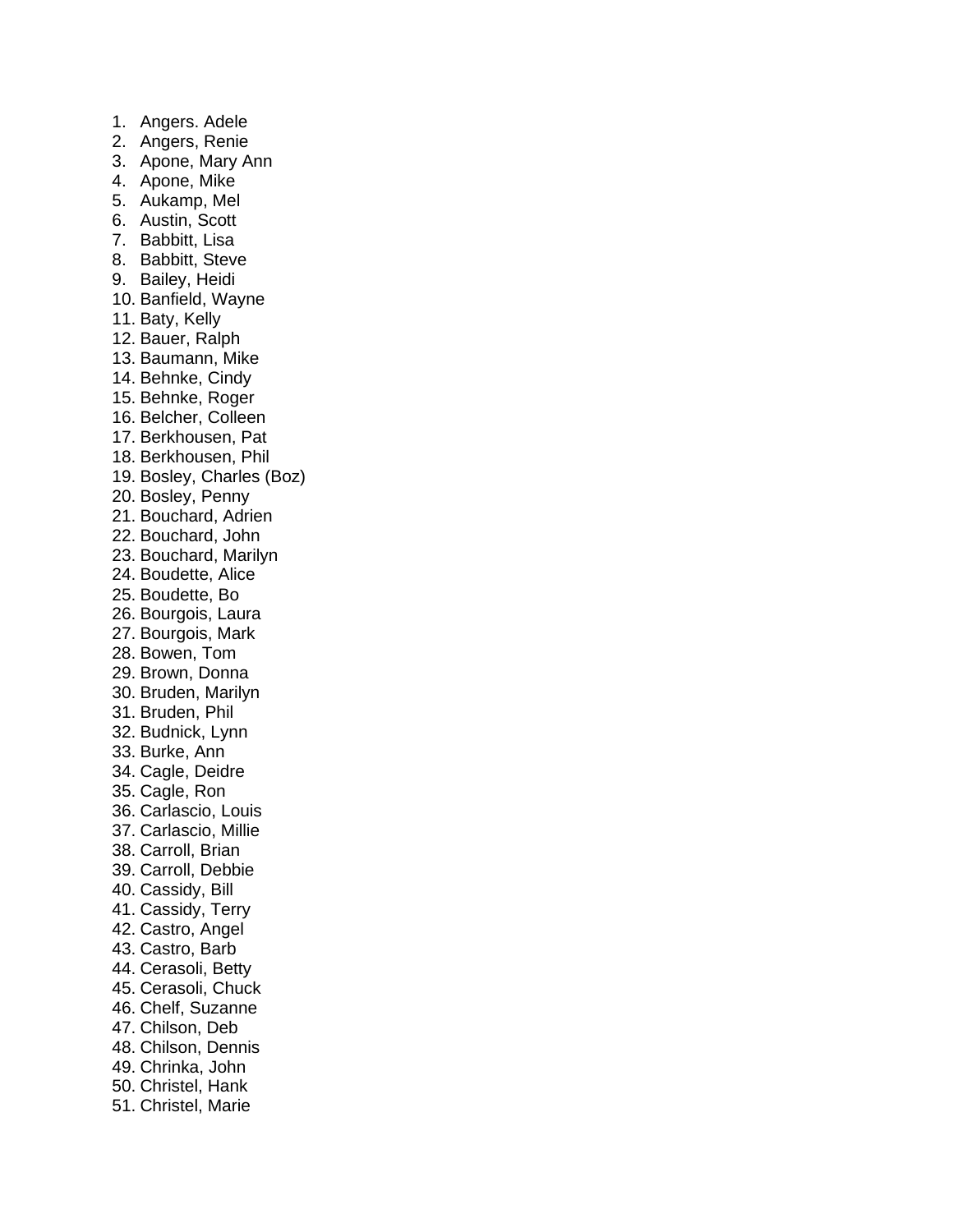52. Cilluffo, Tony 53. Conides, Carolyn 54. Conides, Jim 55. Coutu, Rich 56. Daly, Ed 57. Danielak, Charlene 58. Daniels, Karen 59. Daniels, Scott 60. Decker, Dennis 61. Delvallet, Carolyn 62. Densmore, Walter 63. DiStefano, Susanne 64. Dunlap, DeeDee 65. Dunn, Dick 66. Dunn, Joni 67. Dykes, Virgil 68. Dziarkowski, John 69. Dziarkowski, Josephine 70. Ellerbrook, Karen 71. Elliott, Gary 72. Ellis, Gary 73. Ellis, Karen 74. Embleton, Peter 75. Engle, Mary 76. Evans, Bill 77. Evans, Sharon 78. Ferguson, Larry 79. Ferguson, Theo 80. Fisher, Carol 81. Fisher, David 82. Fitzgerald, Peg 83. Francese, Kathleen 84. Freed, Bob 85. French, John 86. French, Lynn 87. Fries, Linda 88. Fries, Mike 89. Gaddis, Carol 90. Gaddis, Dick 91. Game, Bill 92. Geider, Jane 93. Goddard, Kat 94. Graap, Bill 95. Graap, Kathy 96. Greve, Michael 97. Hanson, Don 98. Hanson, Gail 99. Hawkins, Lois 100. Head, Donnie 101. Henry, Mary Ann 102. Hicks, Elizabeth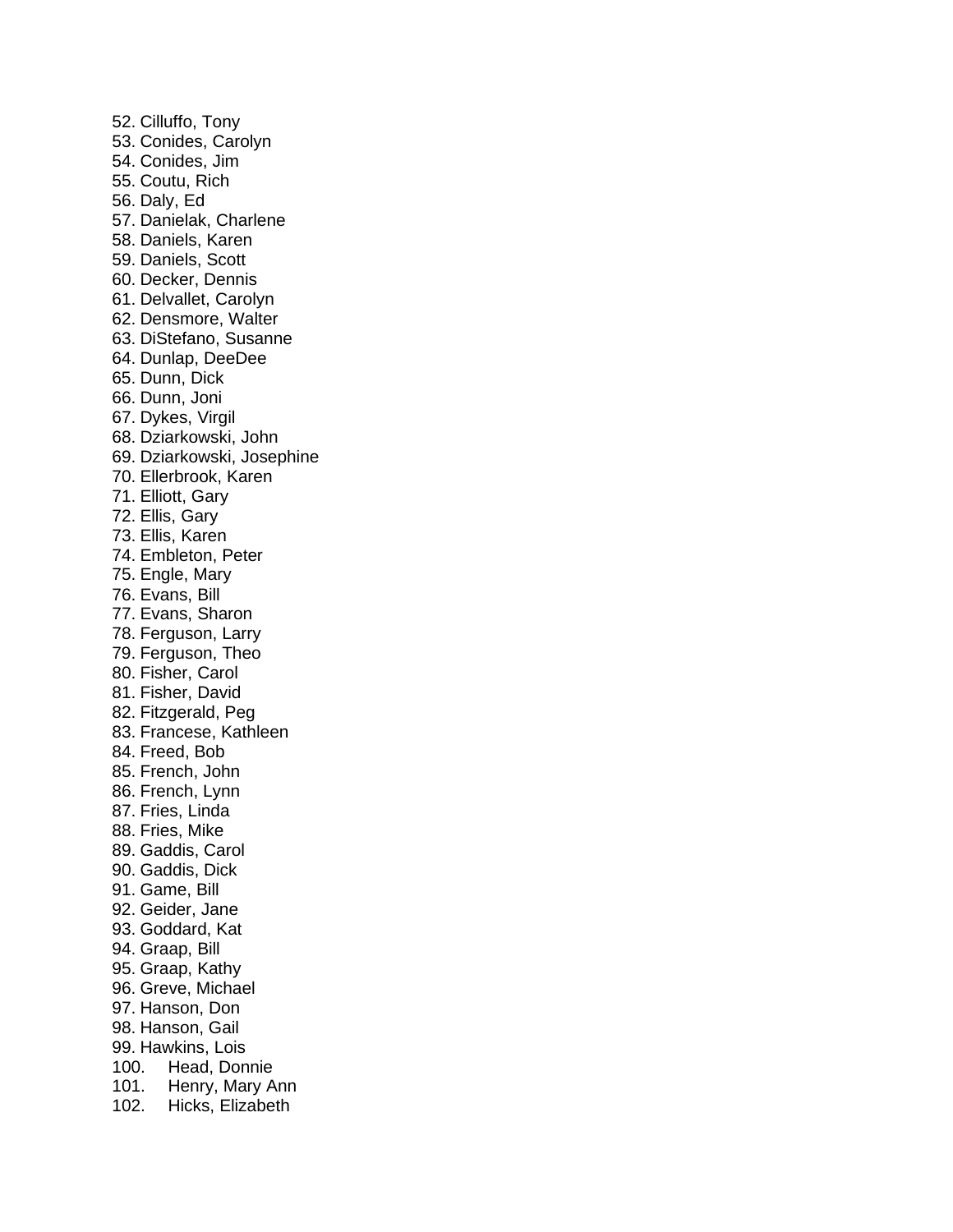103. Horn, Peter 104. Isaacson, Dean 105. Isaacson, Sue 106. Johnson, Amy 107. Johnson, Dave 108. Johnson, Jim 109. Johnston, Ken 110. Johnston, Marilyn 111. Kampmann, Bob 112. Kampmann, Patricia 113. Kenyon, Colleen 114. Kilcoyne, Bill 115. Kilcoyne, Judy 116. King, Bob 117. King, Joyce 118. Knowlton, Marie 119. Lacek, Barb 120. Laforme, David 121. Laforme, Karen 122. Lily, Marquerite<br>123. Maddock, Mike Maddock, Mike 124. Maynard, Byron 125. McCarthy, Jean 126. McCulloch, Maddy 127. McGinley, Debra 128. McGinley, Ed 129. Meikle, Denis 130. Meikle, Ruth 131. Morin, Ginny 132. Morin, Jim 133. Morris, Bill 134. Morris, Nancy 135. Morse, Betty 136. Mourand, Barbara 137. Mourand, Don 138. Murphy, Judy 139. Murphy, Mike 140. Music, Chris 141. Nagel, Karina 142. Newport, Don 143. Nitschman, Christine 144. O'Connell, Ann 145. O'Connell, Ray 146. O'Connor, Cathy 147. Pardon, Jim 148. Pardon, Sherrie 149. Patton, Peggy 150. Pedersen, Joyce 151. Peterson, Clifford 152. Peterson, Lois 153. Phoel, Phil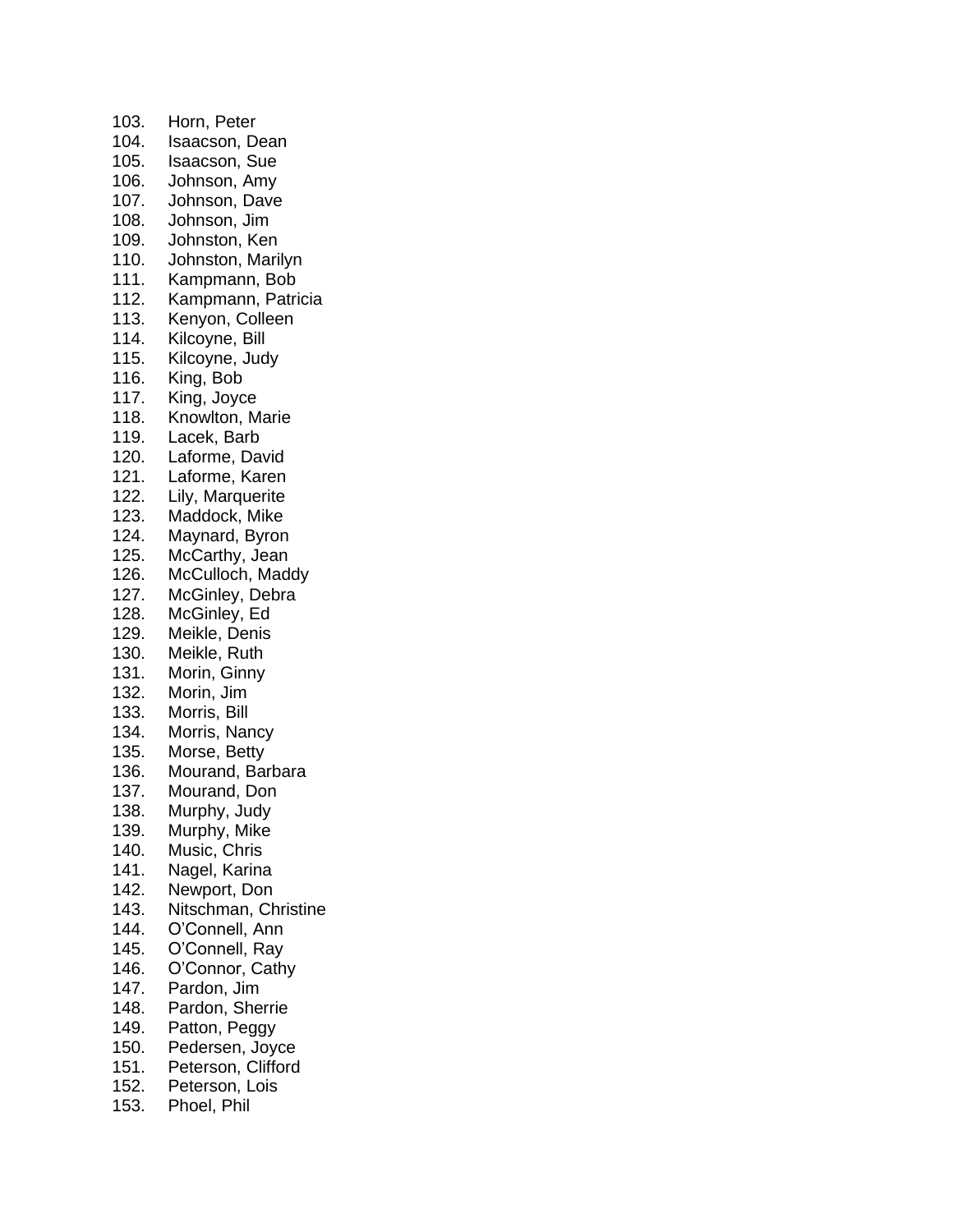154. Porter, Carol 155. Rafalko, Audrey 156. Rafalko, Rich 157. Rasche, Christie 158. Rasche, Gary 159. Ray, Derek 160. Reynolds, Elaine 161. Reynolds, Jim 162. Rose,Greg 163. Rosen, Susan 164. Ross, Kevin 165. Ross, Roseann 166. Ryan, Carol 167. Sayer, Irene 168. Sayer, Joe 169. Schatza, Mark 170. Schmidt, Karen 171. Schuh, Cindy 172. Schuh, Terry 173. Schwalenstocker, John 174. Schwalenstocker, Susan 175. Sharpe, Ray 176. Simmons, Grant 177. Simmons, Joan 178. Sinder, Al 179. Sinder, Marcia 180. Snyder, Janet 181. Stevens, Danny 182. Strege, Wayne 183. Suchanek, Dick 184. Suchanek, Terry 185. Sweeney, Joy 186. Sweeney, Patrick 187. Thompson, Noel 188. Toman, Steve 189. Toman (Gibson), Kathy 190. Toms, Judy 191. Toof, Karen 192. Treschak, Don 193. Treschak, Reggie 194. Tringali, Dot 195. Vaccaro, Gary 196. Vance, Brent 197. VanDusen, Beth 198. VanDusen, Ralph 199. Vincent, Larry 200. Vine, Karen 201. Virgini, Kathy 202. Virgini, Lino 203. Vogel, Barb 204. Vohwinkel, Ginny